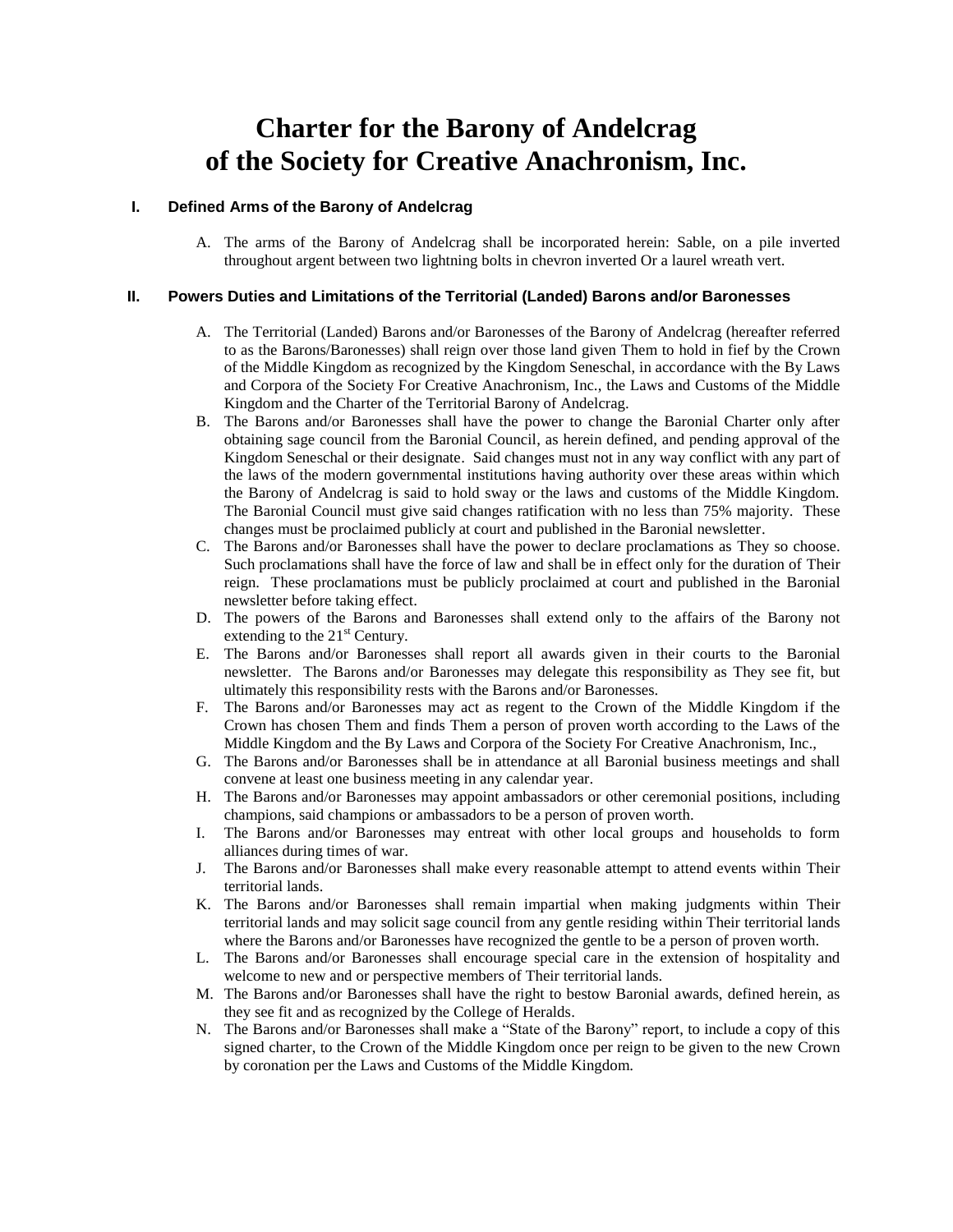- O. The Barons and/or Baronesses shall retain the right to cede lands for the establishment of a new group in accordance with the Laws and Customs of the Middle Kingdom and the By Laws and Corpora of the Society For Creative Anachronism, Inc.,
- P. The Barons and/or Baronesses shall reign for a term of at least three years, but no longer than those guidelines defined in Kingdom Law XV-303, from the date of Their investiture. They are eligible for a second term and may serve if a polling of the populace of the Barony prior to the end of Their term shows a vote of confidence according to the Laws and Customs of the Middle Kingdom.
- Q. No Barons and/or Baronesses shall hold more than two consecutive terms.
- R. Members of the populace are eligible to serve more than two terms as Barons and/or Baronesses, provided that they are not consecutive terms.
- S. In the case where a Baronial couple resigns their office a poll must take place to replace the outgoing Barons and/or Baronesses.
- T. Each candidate for the office of Barons and/or Baronesses must possess at the time of initial polling, and maintain through the entire term of office, a valid membership to the Society for Creative Anachronism and meet the criteria set forth in the By Laws and Corpora of Society For Creative Anachronism, Inc., and the Laws and Customs of the Middle Kingdom. At least one of these memberships must provide access to the Kingdom Newsletter.
- U. Appointment and removal of the Barons and/or Baronesses shall follow the criteria established by the Laws and Customs of the Middle Kingdom and the By Laws and Corpora of Society For Creative Anachronism, Inc. In addition, to include the following criteria for polling process;
	- i. The Baronial Seneschal shall solicit recommendations for the office of Barons and/or Baronesses by asking for letters of intent for the position and/or by and initial polling process.
	- ii. The Baronial Seneschal shall step down from the position of Baronial Seneschal if after the initial poll said Seneschal is one of the candidates for the position of Barons and/or Baronesses, until the polling process is finished.
- V. In the case of an extended, but temporary, absence of the Barons and/or Baronesses, the Barons and/or Baronesses may request that the Crown of the Middle Kingdom appoint a Vicar to fulfill the duties of Baron/Baroness until Their return.

# **III. Baronial Officers and Baronial Council**

- A. In accordance with the By Laws and Corpora of the Society For Creative Anachronism, Inc., and the Customs and Laws of the Middle Kingdom, the Barony of Andelcrag shall maintain a full complement of officers. These shall include a Seneschal, a Herald, and an Exchequer and either a Marshal or a Minister of Arts and Sciences.
- B. The Baronial council shall be made up of the Baronial Officers and any gentle that the Barons and/or Baronesses have chosen to be placed on the council where the Barons and/or Baronesses has recognized said gentle to be a person of proven worth.
- C. The Baronial Officers are the Baronial Seneschal, Baronial Herald, Baronial Knight Marshal, Baronial Minister of Arts and Sciences, Baronial Chronicler, Baronial Chancellor of the Exchequer, Baronial Chatelaine, Baronial Web Minister and Baronial Chirurgeon.
- D. The Baronial Officers first obligation is to the Barony.
- E. All Baronial Officers shall be considered to be of equal rank save for instances of specialty.
- F. All Baronial Officers should be accessible by the members of the council, their superiors, the Crown, Kingdom Officers and all Baronial, Canton and institutional autocrats.
- G. It shall be the right of all Baronial Officers to propose amendments (changes) to and ratify the Baronial Charter with no less than a 75% majority.
- H. All Baronial Officers shall be duly warranted in accordance with Kingdom Custom and Law, the By Laws and Corpora of the Society For Creative Anachronism, Inc., where specified therein, and approved by the Barons and/or Baronesses and the Baronial Officer's Superior.
- I. The tenure of all Baronial Officers shall be a term of two years with an option to renew for a third year and no longer with the approval of their supervisor's and the Barons and/or Baronesses.
- J. No Baronial Officer shall hold coinciding tenures in office without the approval of their superiors and the Barons and/or Baronesses.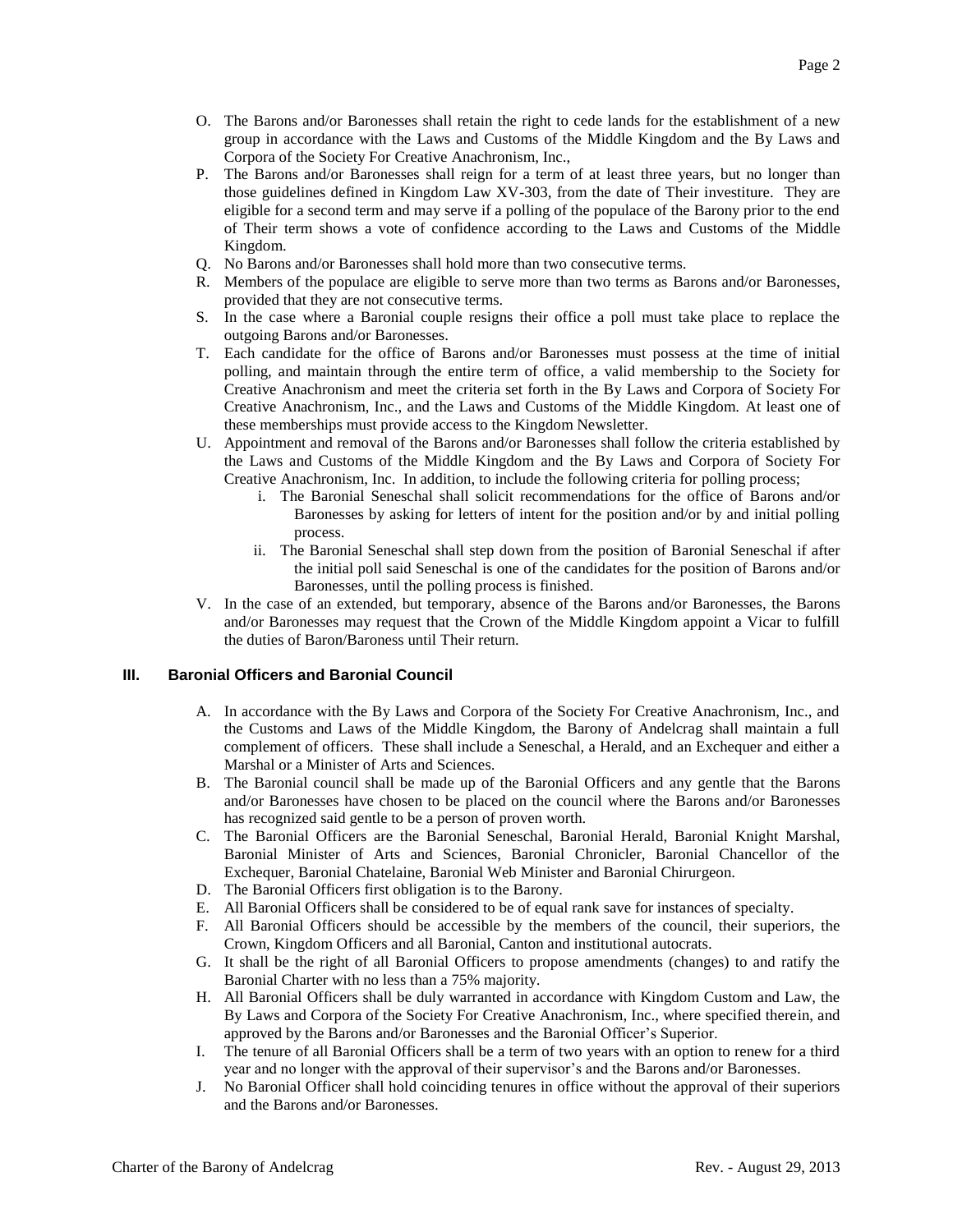- K. Appointment of the Baronial Officers and Their Deputies
	- i. All Baronial Officers and Their Deputies shall be subscribing members of Society For Creative Anachronism, Inc., as defined in the By Laws of Society For Creative Anachronism, Inc., and shall keep said membership valid through the tenure of their office.
	- ii. All Baronial Officers may appoint Deputies to their office as they see fit with the approval of the Barons and/or Baronesses.
	- iii. All Baronial Officers must have a Drop Dead Deputy appointed within 90 days of the beginning of their tenure in office. The Barons and/or Baronesses must approve the Drop Dead Deputy.
	- iv. All Baronial Officers shall have the right to publish letters to the populace in the Baronial Newsletter.
	- v. All Baronial Officers must publish a letter in the Baronial Newsletter stating their intent to step down at the end of their tenure in office and request applications to the office from the populace of the Barony of Andelcrag.
	- vi. Final appointment to all Baronial Offices shall be the prerogative of the Barons and/or Baronesses.
	- vii. All Outgoing Baronial Officers may recommend members of the populace to their office to the Barons and/or Baronesses.

# **IV. Financial Committee**

- A. A Baronial Financial Committee shall exist for the purpose of approving the expenditure of Baronial funds, whether for the procurement of durable goods, the funding of events or the transfer of funds to other branches of the SCA.
- B. The Financial Committee shall consist of the Baron/Baroness and the Baronial Officers. At a minimum, the Seneschal, Exchequer and at least one other officer must be present at all gatherings of the Committee.
- C. All expenditures must be approved by no less than 75% of Committee members present.
- D. The Committee may seek the council of individuals with knowledge and/or expertise in the type of item for which funds are being approved. This individual will only advise on the expenditure and shall have no vote on the actual expenditure.

## **V. Populace**

- A. The Populace of the Barony of Andelcrag shall be defined as those gentles who hold a current valid membership and reside within the zip codes listed in Apendix A of this document and as these zip codes have been accepted by the Kingdom Seneschal as the Barony.
	- i. Those individuals who reside outside those zip codes listed in Appendix A or do not hold a current valid membership are still strongly encouraged to participate with the Barony as they so choose. However, for purposes of official Society business (such as pollings, etc.), they may not be considered as members of the Populace.
- B. Every member of the populace of the Barony of Andelcrag shall have the right to bear the badge of the Barony, Or, two lightning bolts in saltire sable, on a shield, banner and/or garment or in any other appropriate fashion.
- C. All members of the populace of the Barony of Andelcrag have the right to recommend to the Barons and/or Baronesses any member of the populace who is worthy of deserving any of the Baronial awards.

# **VI. Cantons**

- A. The Seneschal of any Canton of the Barony of Andelcrag, which is recognized by the Middle Kingdom, is entitled to a seat at any Baronial level officers meeting.
- B. Each Canton is entitled to the aid and protection of the Barony of Andelcrag as specified in the By Laws and Corpora of the Society For Creative Anachronism, Inc.,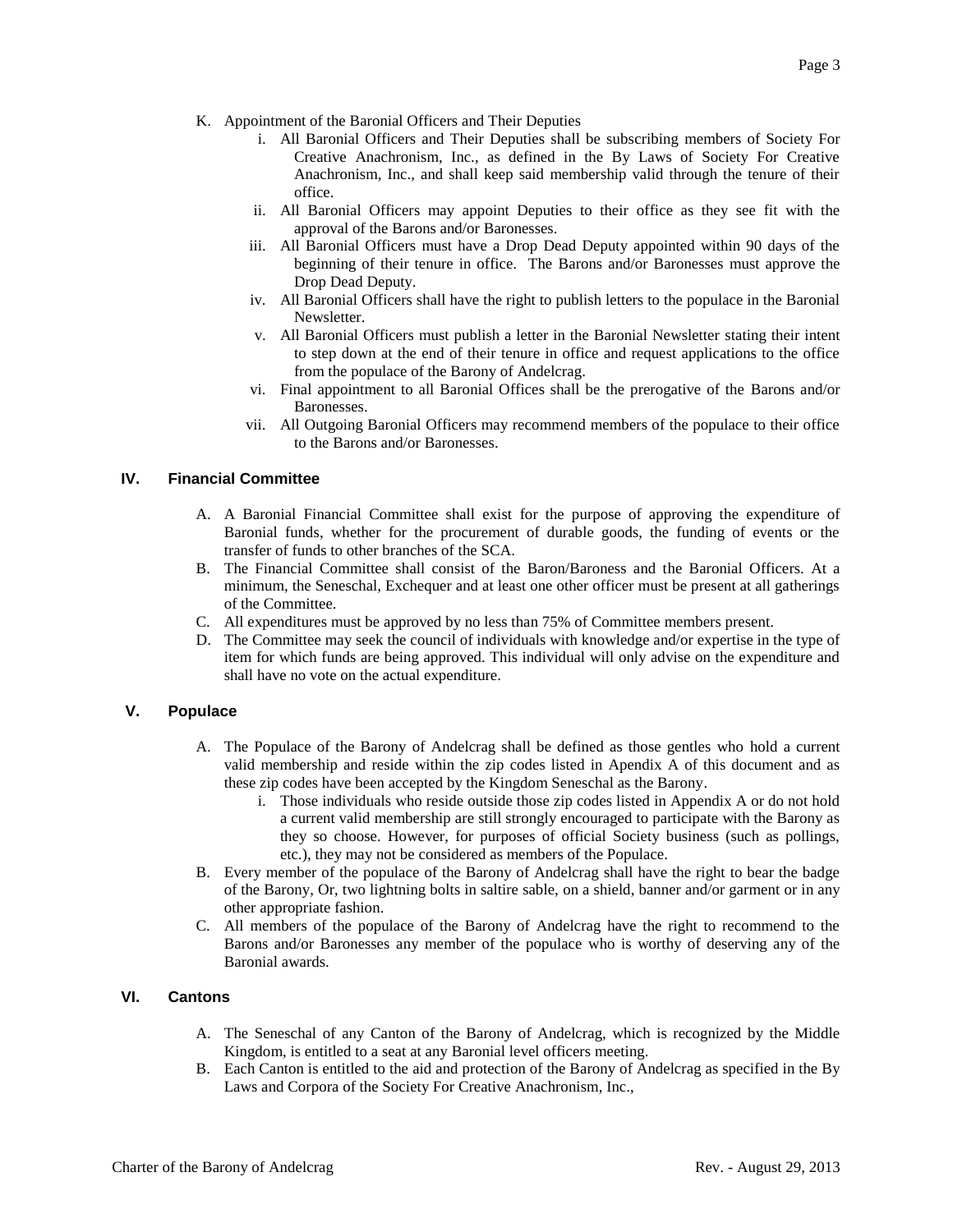## **VII. Awards**

- A. The Barony of Andelcrag has devised several awards to recognize the efforts of the populace. These awards may be given at the pleasure of the Barons and/or Baronesses. All members of the populace are encouraged to recommend to the Barons and/or Baronesses those worthy individuals who are deserving of such recognition. Written recommendations that cite specific examples or document activities are most welcome. Petitions are also effective, as a coordinated effort to recognize those deserving of notice. The awards are as follows.
- B. Order of the Guardant Ram
	- i. There shall exist in the Barony of Andelcrag an Order unto which the Barons and/or Baronesses may elect such persons as they see fit. The order shall be referred to as the Order of the Guardant Ram, hereafter referred to as the Order.
	- ii. The Order shall be given to individuals who, in the sight of the Barons and/or Baronesses, have performed outstanding service and dedication to the Barony itself or to a Canton within the Barony.
	- iii. Elevation shall be proclaimed in court or in some other public place to the Barony at large.
	- iv. Members of the Order shall have the right to bear the badge: Per chevron sable and argent a brown ram's head caboshed proper armed Or.
- C. Order of the Salient Hart
	- i. There shall exist in the Barony of Andelcrag an Order unto which the Barons and/or Baronesses may elect such persons as they see fit. The order shall be referred to as the Order of the Salient Hart, hereafter referred to as the Order.
	- ii. The Order shall be given to individuals who, in the sight of the Barons and/or Baronesses, have distinguished themselves by their long-terms efforts in Arts and Sciences.
	- iii. Elevation shall be proclaimed in court or in some other public place to the Barony at large.
	- iv. Members of the Order shall have the right to bear the badge: (Fieldless) A hart courant azure.
- D. Defender of Andelcrag
	- i. There shall exist in the Barony of Andelcrag an Order unto which the Barons and/or Baronesses may elect such persons as they see fit. The order shall be referred to as the Defender of Andelcrag, hereafter referred to as the Order.
	- ii. The Order shall be given to individuals who, in the sight of the Barons and/or Baronesses, exhibited outstanding prowess or have performed outstanding service in the training and authorizing of combatants (Rattan, Rapier and Archery) for the Barony.
	- iii. Elevation shall be proclaimed in court or in some other public place to the Barony at large.
- E. Defender of the Tower
	- i. There shall exist within the Barony of Andelcrag an Order unto which the Barons and/or Baronesses may elect such persons as they see fit. The order shall be referred to as the Defender of the Tower, hereafter referred to as the Order.
	- ii. The Order shall be given to individuals who, in the sight of the Barons and/or Baronesses, exhibited service to the Barony above and beyond what is seen as typical.
	- iii. Elevation shall be proclaimed in court or in some other public place to the Barony at large.
	- iv. Members of the Order shall have the right to bear the badge: Sable, on a pile inverted argent a tower sable, a bordure embattled Or.
- F. Award of the Butterfly (La Ricompensa della Farfalla)
	- i. There shall exist within the Barony of Andelcrag an Award which the Barons and/or Baronesses may bestow upon such persons as they see fit. The award shall be referred to as the Award of the Butterfly (La Ricompensa della Farfalla), hereafter referred to as the Award.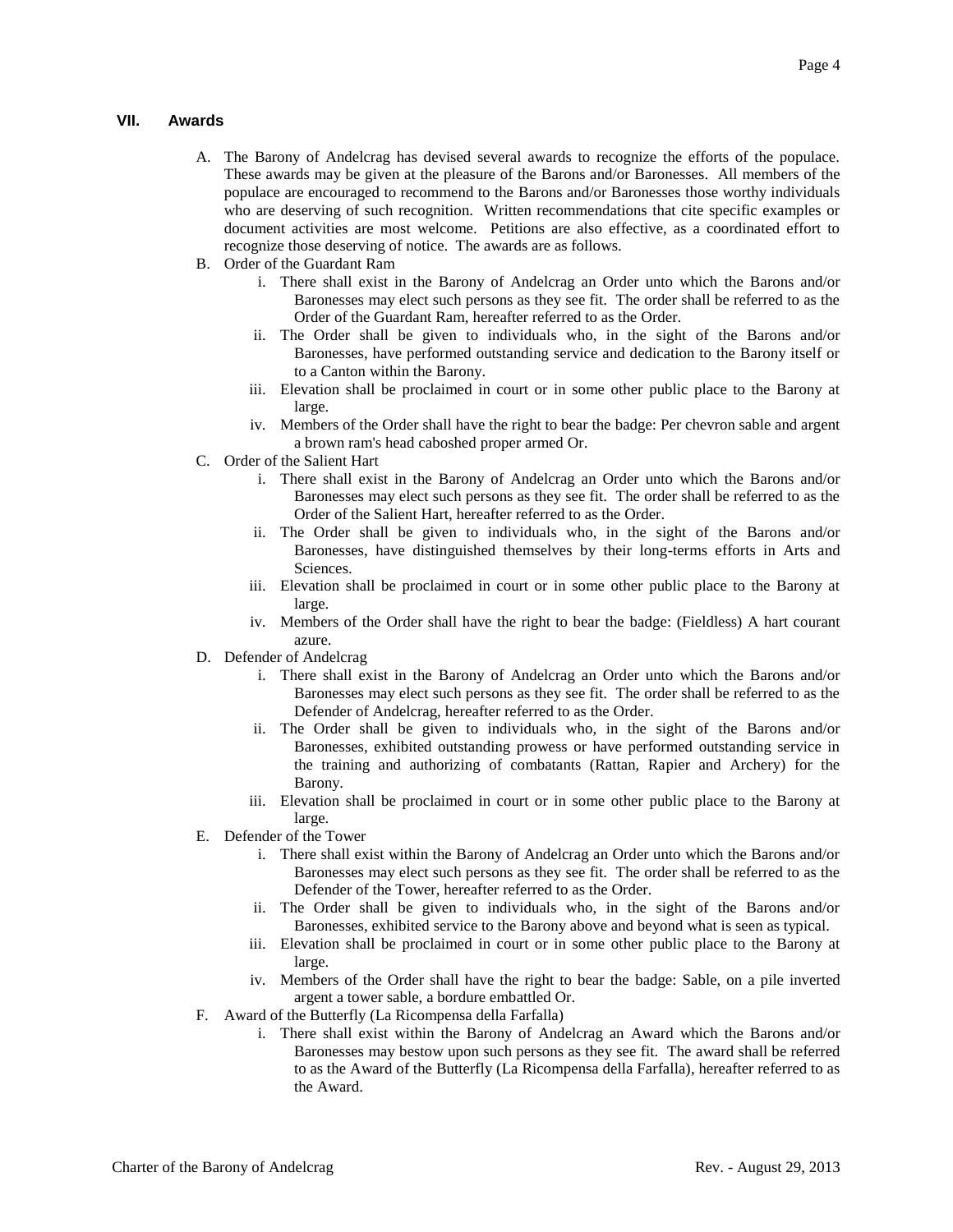- from courtesy to authenticity to above the norm in service or arts and sciences. iii. Elevation shall be proclaimed in court or in some other public place to the Barony at
	- large. iv. Members of the Award shall have the right to bear the badge: Or, three monarch butterflies proper within a bordure purpure.

ii. The Award shall be given at the discretion of the Barons and/or Baronesses for anything

- G. Gem of the Mountain
	- i. There shall exist within the Barony of Andelcrag an Award which the Barons and/or Baronesses may bestow upon such youth as they see fit. The award shall be referred to as the Gem of the Mountain, hereafter referred to as the Gem.
	- ii. The Gem shall be given to youth by the Barons and/or Baronesses to recognize the accomplishments of the youth of the Barony in service, arts and sciences, and fighting.
	- iii. Elevation shall be proclaimed in court or in some other public place to the Barony at large.

Territorial Baron of Andelcrag Date Date Date Date

Territorial Baroness of Andelcrag Date

Seneschal of the Barony of Andelcrag Date